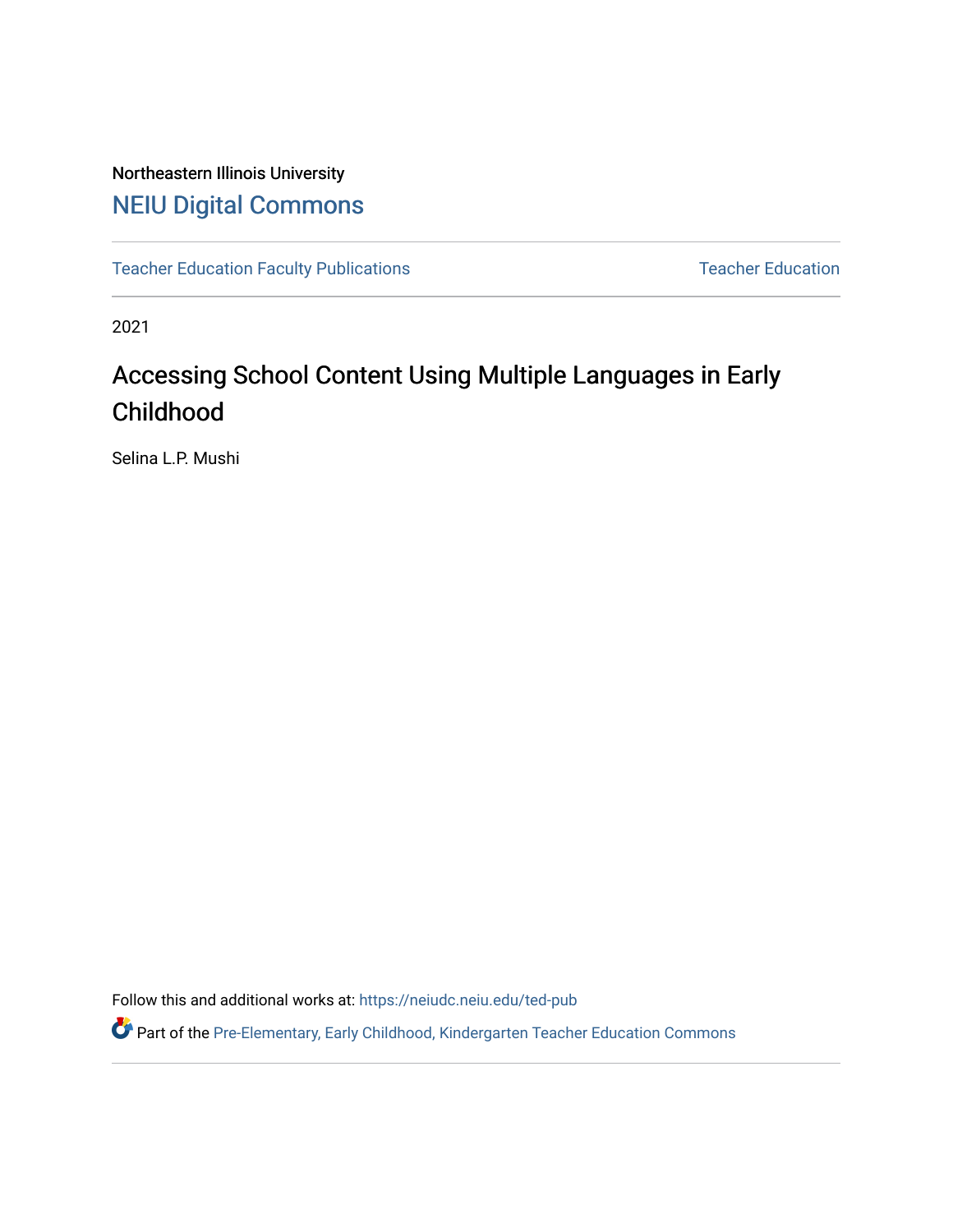### **Accessing School Content Using Multiple Languages in Early Childhood**

#### Selina L P. Mushi

College of Education Northeastern Illinois University, United State

#### **Abstract**

This study examined use of multiple languages in learning school content in early childhood. Data were collected from 25 classrooms in five schools in Kilimanjaro, Arusha and Dar es Salaam regions in Tanzania. The data collection process included structured classroom observations of teacher-student interactions, parent questionnaire responses and interviews notes, and teacher interview notes. These sets were analyzed separately and then triangulated to determine convergence of the study findings. Statistical Package for the Social Sciences (SPSS 15.0) was used to summarize numerical data and to correlate variables (age, gender, number of languages spoken, school location and performance ratings by parents). Content analysis was used to analyze descriptive data. Existing assessment data on the performance of multilingual children in selected subjects were also examined to provide understanding of how well the multilingual children mastered class content in relation to the performance of their monolingual peers. The study results revealed school-related, and family-related factors that supported use of multiple language in learning the school curriculum content.

**Keywords:** Language, Culture and Classroom Learning, Natural Multilingualism, Learning in Multiple Languages, Educating Young Children in Tanzania

#### **Introduction**

Language and thought processing are inextricably linked. From the time children begin to acquire language, predispositions of which are present by the 29th week of gestation (Eliot & Syc, 2008) all aspects of their mental development are affected (Piper, 1998). Language development is rooted in the cognitive maturity process. A certain level of cognitive development has to be reached before the first word is uttered (Owens, 2008; McLean, & Snyder-McLean, 1978; Bowerman, 1975). But it also happens that children with typical cognitive development may lack language; or children with non typical cognitive development may acquire language, or even multiple languages with considerable fluency. Children on the mild end of autism spectrum demonstrate this fact.

To express thought, a child draws from the language faculty in the brain and projects the intended or experienced thought onto someone else's attention by use of verbal production, physical reaction or gesture. In typically developing children, verbal language is the primary mode of communication, which is also an indication of cognitive functioning. Language as an important part of early cognitive abilities necessitates research on the development and use of multiple languages at an early age. The rapid development of language in the early years (Ferjan & Kuhl, 2017; Kuhl, 2010; Eliot, 2009; Eliot & Syc, 2008) raises important questions about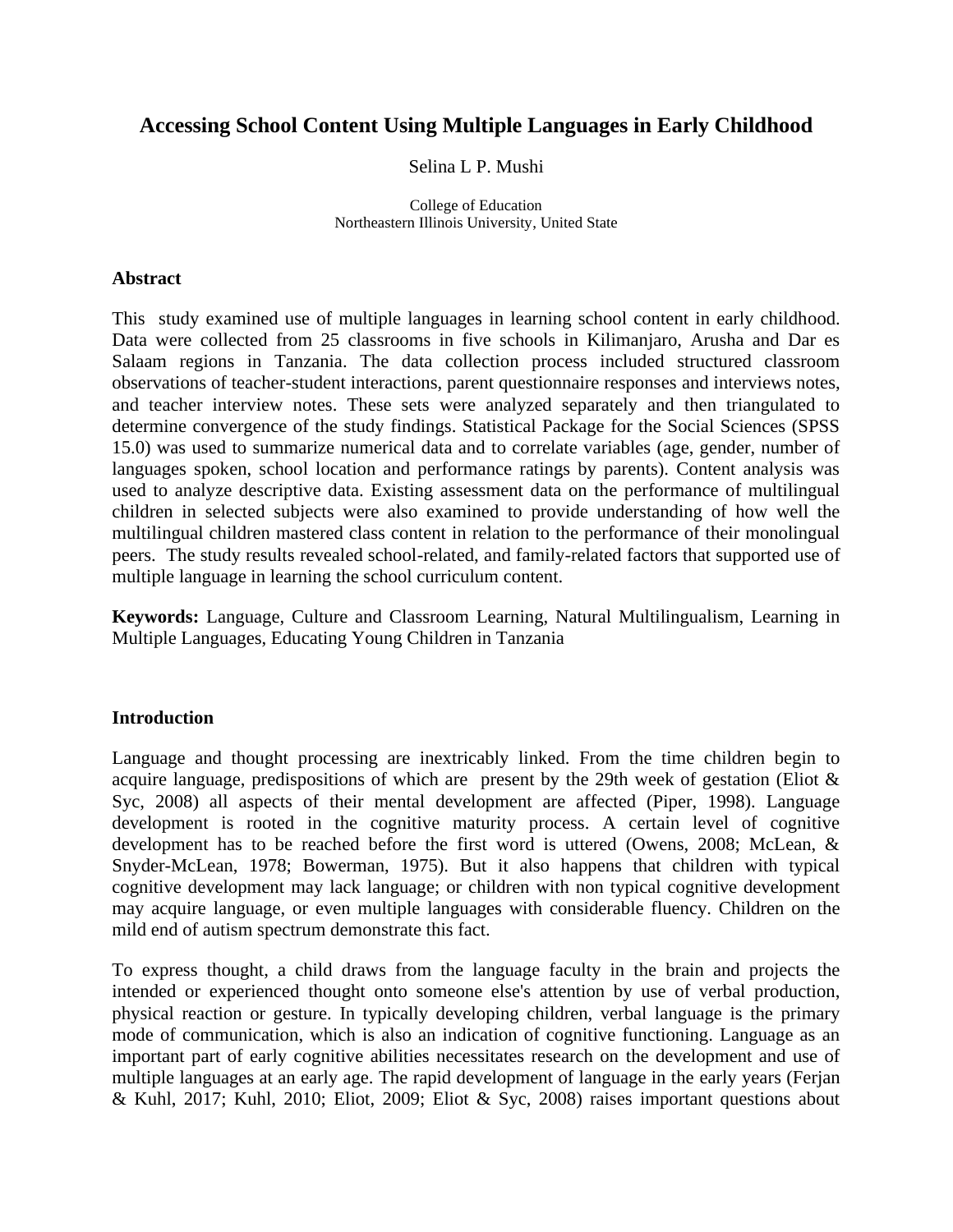mastering two or more language systems at the same time in childhood. In the effort to educate young children effectively, the interaction between multiple languages and the children's learning of the school curriculum becomes an area of sustained research interest. The centrality of verbal language use as a medium for learning school curricula calls for clearer understanding of how young children develop and use two or more languages, and how such children function in the school curriculum.

Research on school performance has tended to show bilingual and multilingual children performing at lower rates compared to English monolingual children (Paradis, 2005; Hernandez, Bates, & Avila, 1994) even though some studies have found no difference (Karlson, et al, 2015), and more recent research has found some advantages for learning in multiple languages as well as in children's performance (Schimbeck & Rao, 2020; Hofer & Jessner, 2019; Jorden et al, 2018; Armstrong & Rogers, 1997). An experiment carried out by Liberman et al, (2017) showed that exposure to multiple languages enhanced communication skills in infancy. While the research base on benefits of multilingualism in early childhood is increasing in some parts of the world, parents in some developing countries tend to push their children to learn English, and they pay large sums of money for this purpose (Mushi, 2015). The parents believe that mastering English at an early age is the only path to academic success. Obviously, a multilingual child speaks and understands multiple languages. This is the definition that guided this study, but which has not always been used in research on multilingualism and school learning

#### **Literature Review**

This study is based on three main conceptualizations surrounding early language development and learning. First, neuroscience has shown that young children need exposure to stimulating environments to help wire their brains (Liberman et al, 2017; Berk, 2014; Eliot, 2009, 1999). Secondly, most children are capable of learning two or more languages with no cognitive delays (Buse et al, 2020; Hofer & Jessner, 2019; Petito et al, 2001). Thirdly, truly multilingual children acquire the multiple languages naturally within their environments, and use the languages for fulfilling their day-to-day needs, including school learning.

According to Piaget's constructivist approach to learning, children construct their own learning by interacting with their immediate environments, and in the process, use and develop language as a "by-product" of the interaction. As children learn the curriculum content in school, they inevitably draw from the learning they have already acquired as a result of interacting with their environments. Neuroscience and constructivism both show that language development is an important cornerstone for learning at an early age. Vygotsky's social-cultural perspective on learning shows that children need and use both their immediate environments, as well as parental scaffolding to learn the languages that they need to function effectively within their contexts. Parental influence is strong, especially when parents function as equal partners with teachers (Blair & Haneda, 2021). In addition, parental support is not only effective in children's learning of multiple languages, but also in changing the linguistic ecology (Buse, et al, 2020; Curdt-Christiansen & Wang, 2018).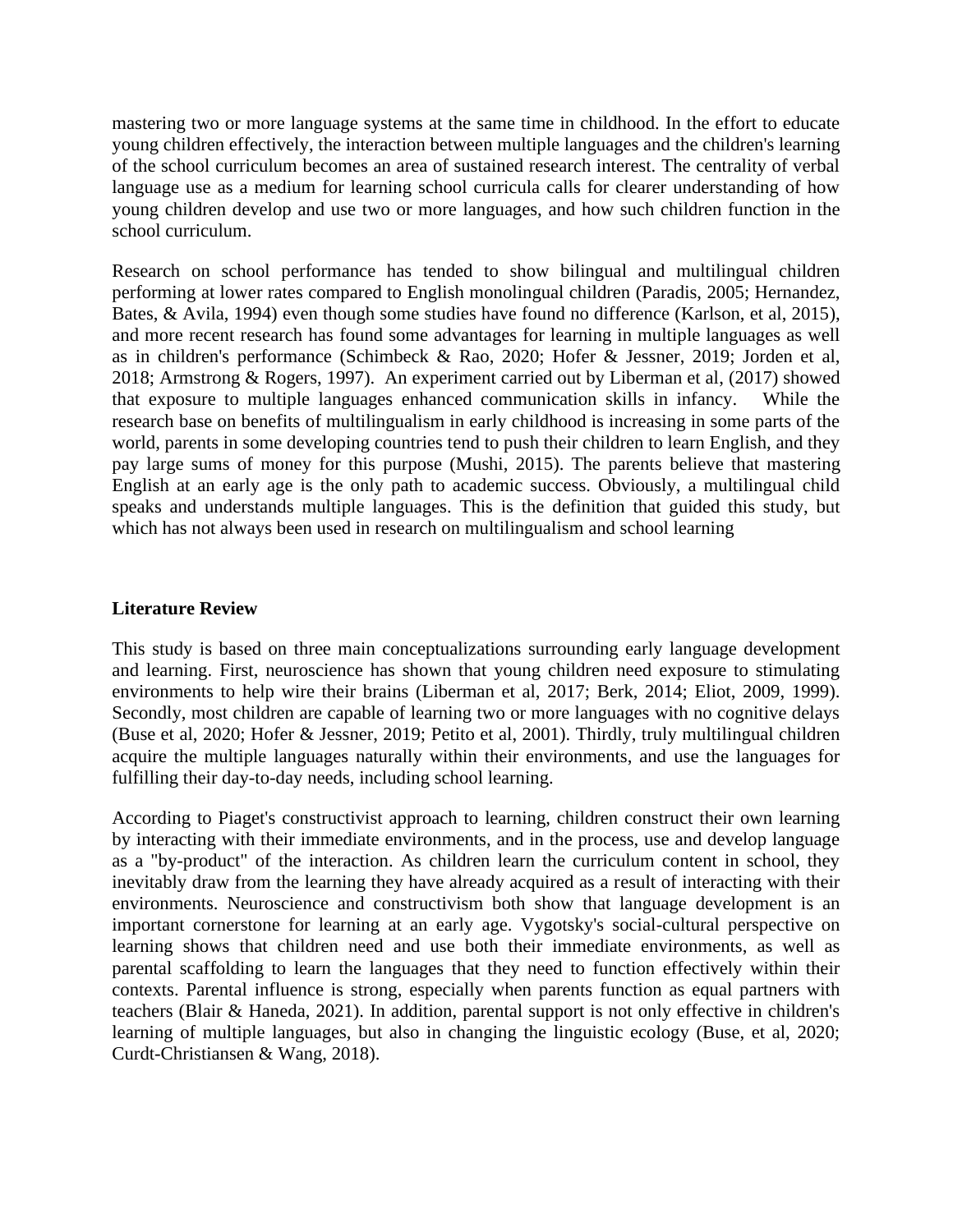#### **Methods**

This study was part of a larger research project that was designed to explore multilingulism and the school curriculum, with emphasis on learning at home, at school and in the wider community. The larger study included more data from parents, college/university faculty, and examines learning in a broader context. In this study, focus was on the multilingual children's learning and classroom performance.

#### *Sample*

Sampling of study participants was targeted at children who already spoke two or more languages fluently. While all school children in Tanzania are fluent in Kiswahili, the national language and formal medium of instruction, some children are also fluent in their native languages. Typically, all children in public schools are English Language learners.

A total of 107 children aged 5-12 years in 10 of the 25 classrooms were studied in two of the three regions in Tanzania, namely Arusha, and Kilimanjaro. There were no multilingual children studied in the 2 Dar es Salaam schools. The monolingual children (fluent in Kiswahili only) in the 10 classrooms were not directly studied. However, they provided a good basis for comparison of classroom performance with that of their multilingual peers in preciously administered tests and examinations. Parents of the multilingual children and classroom teachers participated in the study

#### *Data Collection*

Data were collected by means of parent questionnaire and focused interviews, structured classroom observation and tally sheets completed by research assistants, teacher interviews as well as examination of assessment information as secondary data. Research assistants were trained to help collect data. They interviewed parents and collected the daily tally sheets from classroom teachers. Event sampling and time sampling sheets were used. Working with classroom teachers, the research assistants identified, and highlighted the performance rankings of multilingual children on summary sheets (class lists) provided by classroom teachers. The summary sheets listed children's names and performance in four subject areas, i.e., English, Kiswahili, Math and Science. These subjects were considered key subjects in the school curriculum. The multilingual children's names were then removed from the list, leaving gender as the only identifier.

Scores or letter grades on tests/examinations previously administered by classroom teachers were analyzed to determine the performance trends of the multilingual children in comparison to their monolingual peers. These previously obtained scores or letter grades provided an objective way to examine if the multilingual children were able to master the school curriculum content as well as their monolingual peers did. The monolingual peers spoke only the formal medium of instruction, which was Kiswahili. All children in the 25 classrooms were English Language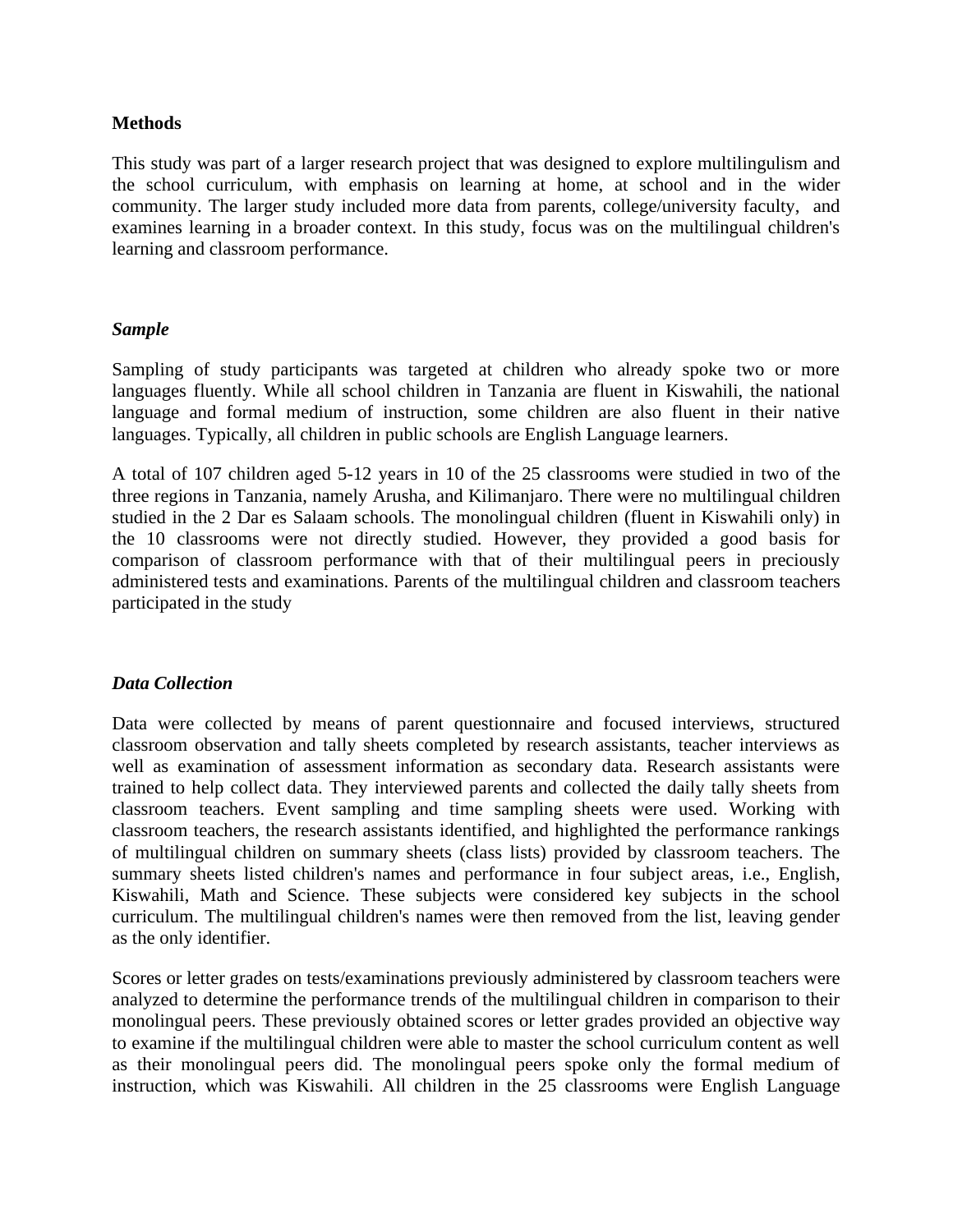learners. All tests/examinations were administered in Kiswahili, except in the case of English as a subject.

#### *Data Organisation and Analyses*

Five sets of data were organized and analyzed separately. In the larger study, the Statistical Package for the Social Sciences (SPSS 15.0) was used to correlate multiple variables including age, gender, location of school, number of languages spoken and performance ratings by parents (from the 91 questionnaires). In this report, the data sets analyzed for the 107 multilingual children included: parents' responses to questionnaire items, parents' interview responses, teachers' class observation tallies and notes, teachers' interview responses, and previously existing test scores or letter grades (secondary data).

Content analysis was used to extract key themes from the questionnaire and interview responses as well as classroom observation notes from teachers. Numerical data (tallies) from the structured classroom observation by teachers were compiled and calculated into percentages. After each set of data was analyzed, triangulation of findings was performed to highlight coherent findings from the different sets of data.

Assessment data, mostly in the form of test scores were obtained from 10 of the 25 classrooms studied. The scores or letter grades were from previously completed tests and examinations. Performance rankings of multilingual children were highlighted on the score sheets (test/examination result sheets). These rankings were then compared to those of the monolingual children in the same classrooms, who took the same tests or examinations. Each list of test scores and rankings in the four subject areas studied (Math, Science, Kiswahili and English) was an intact class/group. Analyzing scores from intact groups was necessary to provide a strong basis for determining relative performance of multilingual children (compared to their monolingual peers) given the same content, teacher, teaching, context and time.

#### **Findings**

The study findings revealed factors that triggered and supported use of multiple languages in children. These findings shed light on how children used their fluency in multiple languages in their thinking skills, and how the multilingual children performed in the school curriculum. .

#### *Factors That Triggered and Supported Use of Multiple Languages*

Parent questionnaires and teacher interviews revealed factors that triggered use of, and fluency in, multiple languages at an early age. The factors included having multilingual parents, engaging in play activities with multilingual peers, interacting with grandparents and participating in cultural activities. Others factors included reading materials written in different languages, children's play activities that involved writing games and songs in Kiswahili and in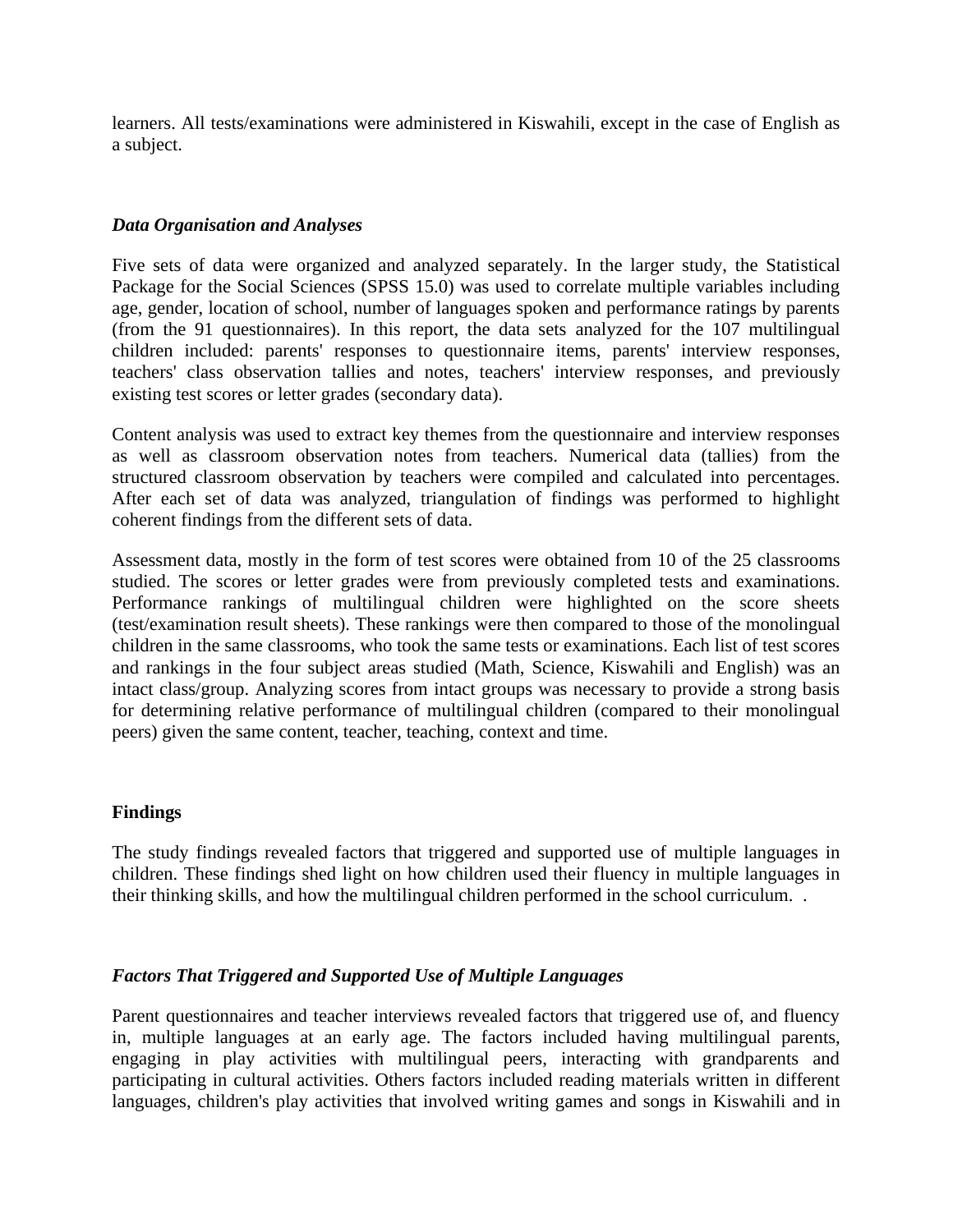English, and the language policy that emphasized both languages. Having role models who used multiple languages, and having friends who spoke the different languages were found to be supportive factors.

#### *Statistical Data*

Statistical data from the parent questionnaire in the overall study yielded significant correlations between sets of variables including grade level and age of child, grade level and performance rating in English, number of languages spoken and performance rating in Math, Science and Kiswahili, as well as performance rating in Math and performance rating in Science, Kiswahili and English. Even though the correlation coefficients were found to be significant (between  $P =$ 0.01; and  $P = 0.05$ ), they spanned the lower end to mid-range except for the coefficient between grade level and age of child which was  $r = 0.727$  ( $P = 0.000$ ). The statistical analysis provided a general conceptualization of the data from the parent questionnaire, which involved 91 multilingual children in the overall study. The statistical analysis did not include the 16 additional questionnaires received later, after initial results of the study. Unlike in the overall study, this research report accrues heavily from children's class performance rankings in four subjects, i.e., Math, science, Kiswahili and English, as well as from the parent interview data, teacher interview and observation data. Descriptive results from the entire set of parent questionnaire (107 in total) are also provided.

#### *Multilingual Children's Performance in English, Kiswahili. Math, and Science*

The most prominent findings were from the test scores used as secondary data. Classroom teachers were requested to provide summary sheets that listed children's performance on previous tests and exams in Math, Science, Kiswahili and English. Teachers were asked to identify multilingual children in their classrooms. Research assistants highlighted each multilingual child and recorded the gender, scores (numerical value or letter grade), and rank in Math, Science, Kiswahili and English on a separate sheet. The researcher compiled the data into tables for each of the 10 classrooms which provided the secondary data. The summary tables below provide performance ranking of each multilingual child in Math, Science, Kiswahili and English, and also the overall rank for the four subjects combined. The scores provided were from Schools 3, 4, and 5 in the study. The performance rankings are organized according to school and grade. A total of five groups (grades) were compiled from School 3. In all five groups, the multilingual children's percentile ranks ranged between 96th (highest performance) and 70th (lowest performance), except for one child whose percentile rank was 40th in Grade 1B. Table 1 shows more detailed performance ranking data from School 3, grades:1A, 1B, 2, 3 and 4.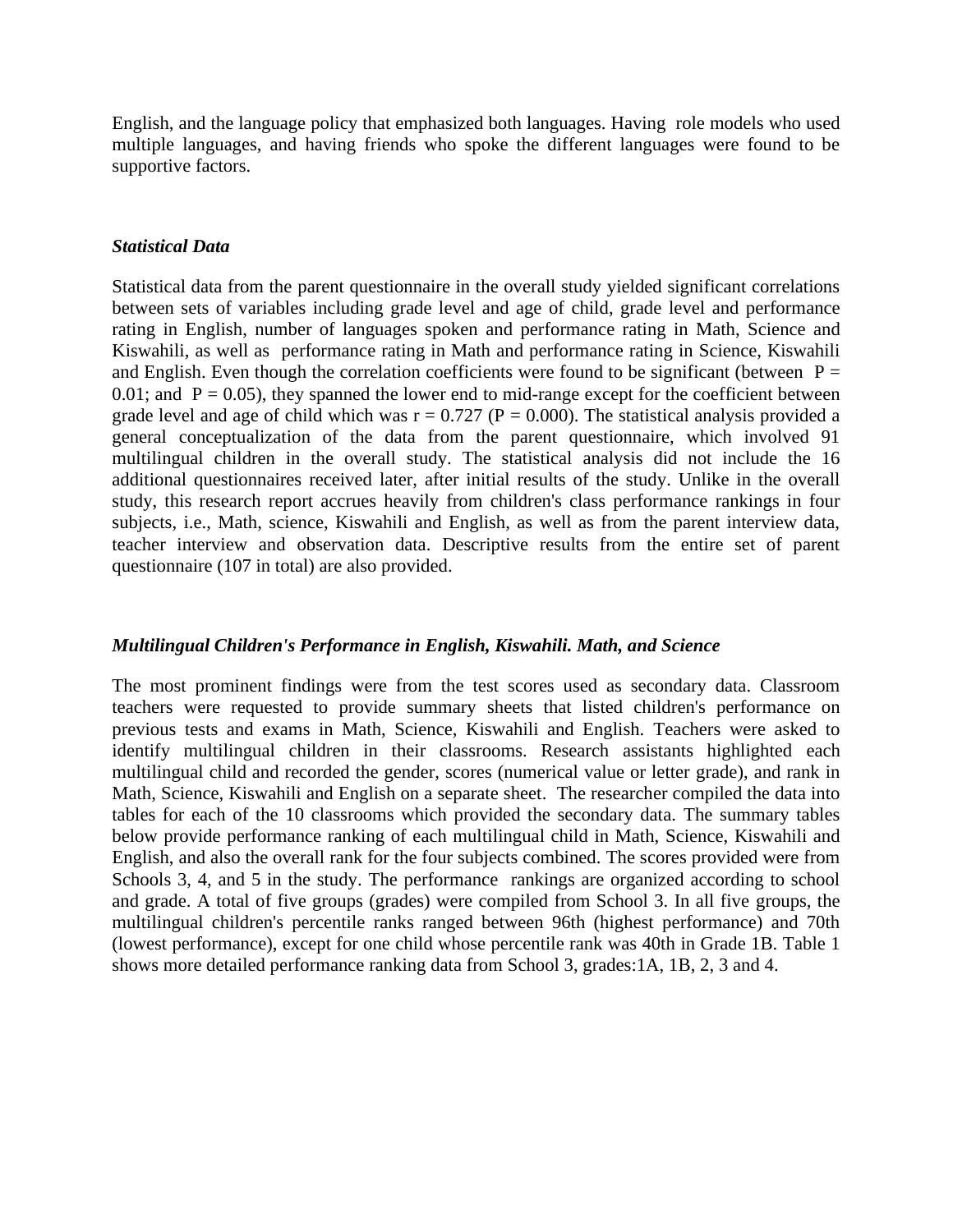|                                |                      |                   |                |                |                   | Class          |  |  |
|--------------------------------|----------------------|-------------------|----------------|----------------|-------------------|----------------|--|--|
|                                | Performance<br>Class |                   |                |                |                   |                |  |  |
| Student                        |                      | (Letter Grades)   |                |                | Rank              | Percentile     |  |  |
|                                |                      |                   |                |                |                   | Rank           |  |  |
|                                | Math                 | Science           | Kiswahili      | English        | All 4 Subjects    | All 4 Subjects |  |  |
| School 3 Grade 1A<br>Out of 46 |                      |                   |                |                |                   |                |  |  |
| 1. (female)                    | A                    | $\bf{B}$          | $\mathbf{A}$   | $\mathbf{A}$   | 2nd               | 96th           |  |  |
| 2. (female)                    | A                    | A                 | $\, {\bf B}$   | $\bf{B}$       | 3.5 <sub>th</sub> | 93rd           |  |  |
| 3(male)                        | $\, {\bf B}$         | A                 | $\, {\bf B}$   | $\, {\bf B}$   | 3.5 <sub>th</sub> | 93rd           |  |  |
| $4.$ (male)                    | $\overline{B}$       | $\overline{B}$    | $\overline{B}$ | $\overline{C}$ | 6th               | 87th           |  |  |
|                                |                      |                   |                |                |                   |                |  |  |
|                                |                      | School 3 Grade 1B | Out of 40      |                |                   |                |  |  |
| 1. (female)                    | A                    | B                 | A              | $\mathbf{A}$   | 2nd               | 95th           |  |  |
| $2.$ (male)                    | $\, {\bf B}$         | $\mathbf{A}$      | $\, {\bf B}$   | $\bf{B}$       | 4th               | 90th           |  |  |
| 3. (male)                      | $\, {\bf B}$         | $\, {\bf B}$      | $\, {\bf B}$   | $\, {\bf B}$   | 7th               | 83rd           |  |  |
|                                |                      |                   |                |                |                   |                |  |  |
| School 3 Grade 2B<br>Out of 35 |                      |                   |                |                |                   |                |  |  |
| 1. (female)                    | A                    | A                 | A              | $\mathbf{A}$   | 3rd               | 92nd           |  |  |
| 2. (female)                    | $\mathbf{A}$         | $\overline{A}$    | $\overline{C}$ | $\mathbf{A}$   | 7th               | 80th           |  |  |
| $3.$ (male)                    | $\overline{C}$       | $\mathbf D$       | $\, {\bf B}$   | $\mathbf D$    | 21st              | 40th           |  |  |
|                                |                      |                   |                |                |                   |                |  |  |
|                                |                      | School3 Grade 3   | Out of 62      |                |                   |                |  |  |
| 1. (female                     | $\, {\bf B}$         | A                 | B              | $\mathbf B$    | 3rd               | 94th           |  |  |
| 2. (female)                    | $\overline{B}$       | $\overline{B}$    | $\overline{B}$ | $\overline{B}$ | 5th               | 92nd           |  |  |
| 3. (female)                    | $\overline{C}$       | $\overline{B}$    | $\, {\bf B}$   | $\overline{C}$ | 18.5th            | 70th           |  |  |
|                                |                      |                   |                |                |                   |                |  |  |
| School 3 Grade 4<br>Out of 91  |                      |                   |                |                |                   |                |  |  |
| $1.$ (male)                    | A                    | A                 | $\mathbf{A}$   | $\, {\bf B}$   | 2nd               | 98th           |  |  |
| 2. (female)                    | $\overline{B}$       | $\overline{A}$    | $\mathbf{A}$   | $\mathcal{C}$  | 9.5 <sub>th</sub> | 90th           |  |  |
| 3. (female)                    | $\mathbf{A}$         | $\overline{B}$    | $\overline{B}$ | $\overline{B}$ | 14th              | 85th           |  |  |
| 4. (female))                   | A                    | $\, {\bf B}$      | $\, {\bf B}$   | $\mathcal{C}$  | 17.5th            | 81st           |  |  |
| $5.$ (male))                   | $\overline{C}$       | $\overline{B}$    | $\overline{B}$ | $\overline{C}$ | 24.5th            | 73rd           |  |  |

## **Performance Ranking Data From School 3, Drades:1A, 1B, 2, 3 and 4.**

Although performance data were collected only for the multilingual children, the class rankings provide a clear indication that the multilingual children performed well, and were at the upper end of their respective class rankings based on their composite scores in the four subjects. The total number of children in the five classrooms in School 3 was 274. A graphical representation further summarizes the data from School 3 as shown in Figure 1. As can be observed in Figure 1, 14 of the15 multilingual children in School 3 performed within the upper 30% of their respective classes/groups.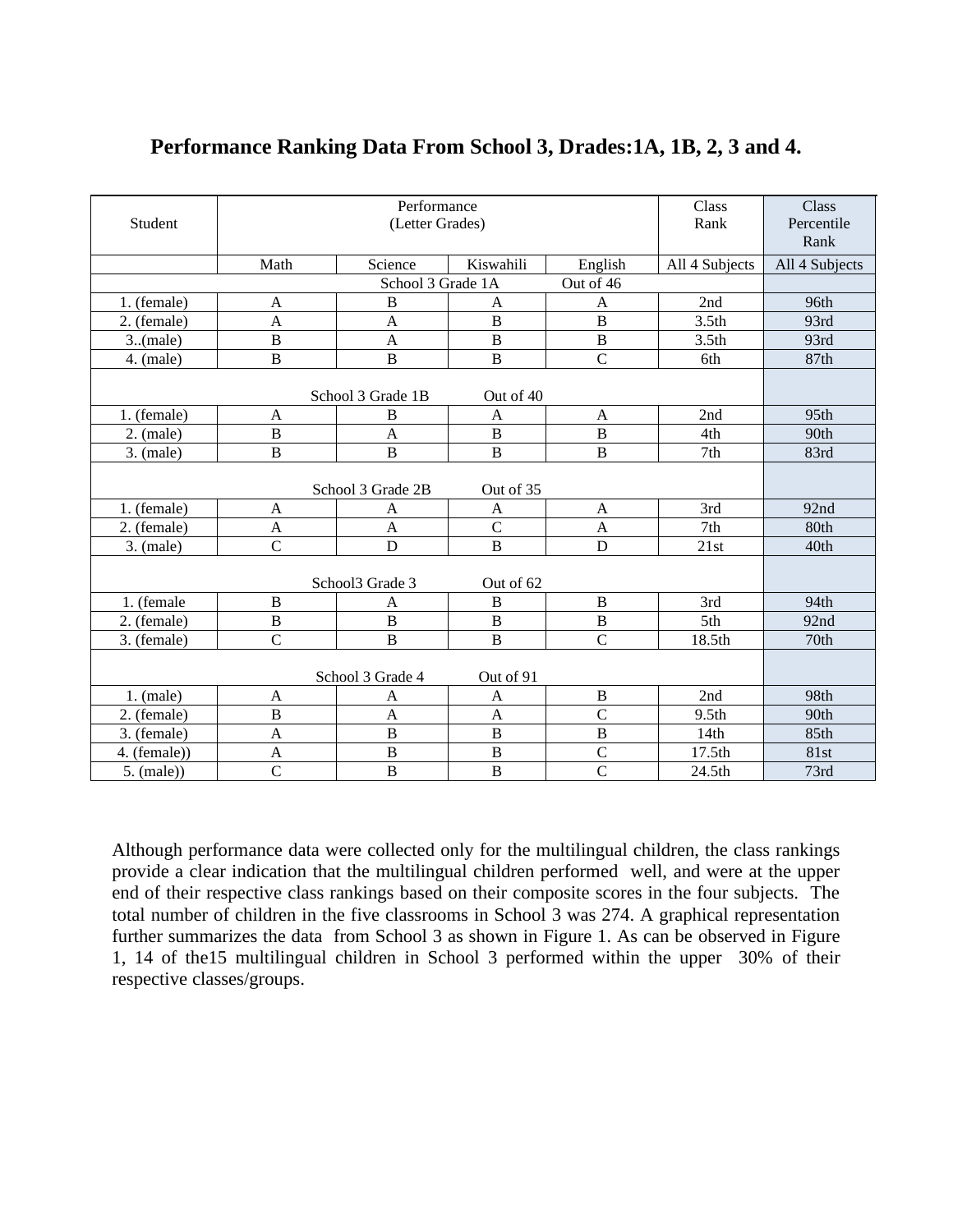

Performance data collected from School 4 (Grade 2) on the four subjects (Math, Science, Kiswahili and English) were in the form of percentage scores. Performance rankings for the multilingual children ranged from a 96th percentile (highest) to 17th percentile (lowest), with a median percentile rank of 84, which shows that half the number of multilingual children was concentrated at the upper portion of the performance spectrum (85th-96th percentile). Four of the 7 multilingual children in the upper portion performed above 90th percentile. Four of the 7 multilingual children in the lower performance spectrum ranked above 66th percentile. In total, 12 of the 15 multilingual children in Grade 2 in School 4 ranked within the upper 30 percent of the class total of 89 children. Only 2 multilingual children performed below the 50th percentile. There were no gender differences observed. More details of the performance data are provided in Table 2A.

Performance data from the third grade in School 4 showed a similar trend. The third grade had 75 children, among whom 22 were multilingual. Percentile ranks for the multilingual children ranged from 99th (highest) to 5th (lowest) with a median percentile rank of 80, which means that half of the high performing multilingual children were concentrated between 81st and 99th percentile. Overall, 15 of the 22 multilingual children performed within the upper 30 percent of the group of 75 children. Seven of the 11 multilingual children performing in the lower spectrum ranked between 75th and 61st, while 3 performed below 50th percentile. There were no gender differences observed. Table 2B provides more detailed data.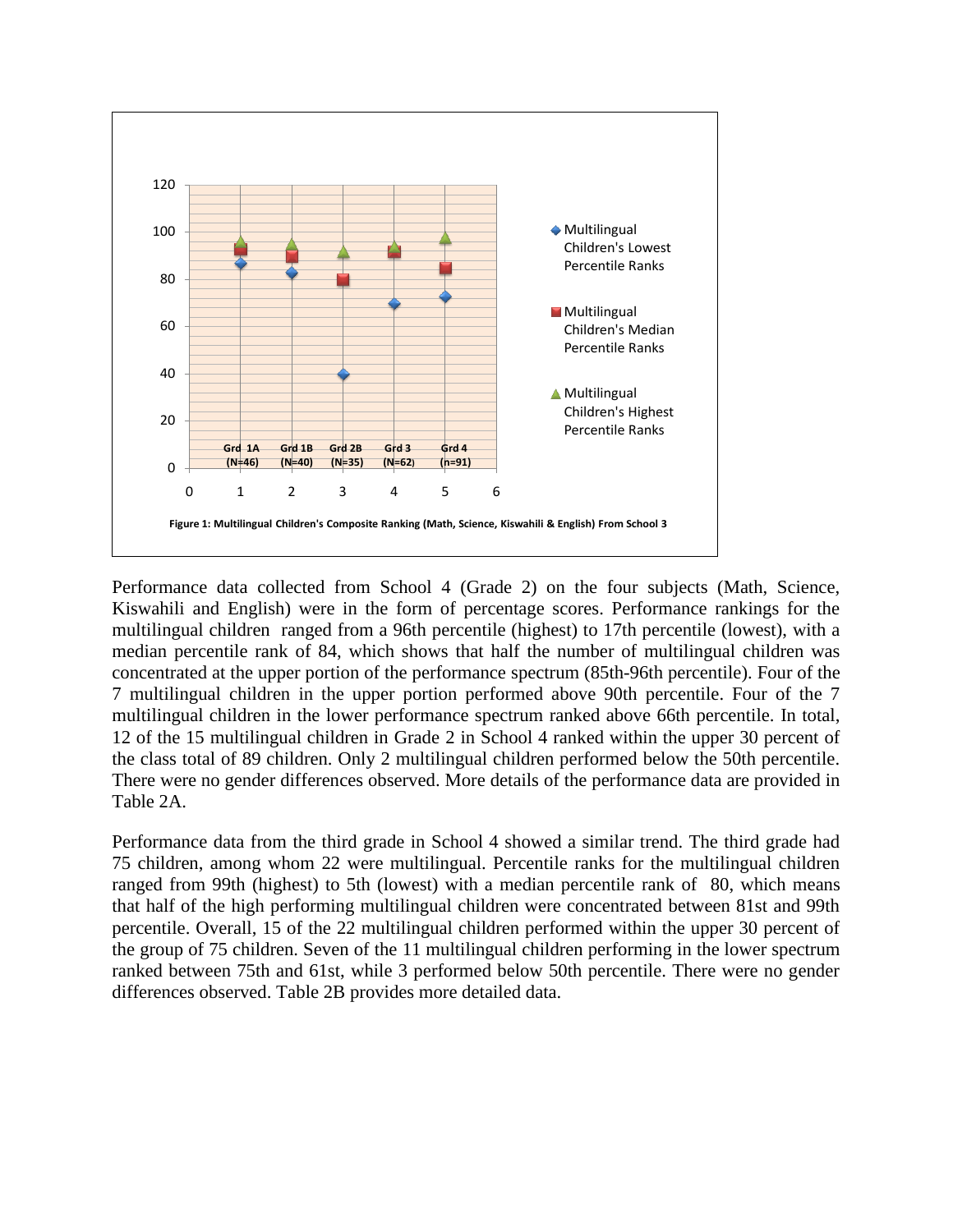| Student      |      | School 4 Grade 2 Test Scores (%) | Class<br>Rank<br>Out of 89 | Class<br>Percentile<br>Rank |                  |                  |
|--------------|------|----------------------------------|----------------------------|-----------------------------|------------------|------------------|
|              | Math | Science                          | Kiswahili                  | English                     | All 4 Subjects   | All 4 Subjects   |
| $1.$ (male)  | 96%  | 40%                              | 95%                        | 95%                         | 4th              | 96th             |
| 2. (female)  | 84%  | 60%                              | 80%                        | 85%                         | 5th              | 94th             |
| 3. (female)  | 72%  | 80%                              | 75%                        | 60%                         | 6th              | 93rd             |
| $4.$ (male)  | 88%  | 55%                              | 80%                        | 60%                         | 8th              | 91st             |
| $5.$ (male)  | 64%  | 65%                              | 70%                        | 70%                         | 11th             | 88th             |
| $6.$ (male)  | 64%  | 79%                              | 90%                        | 40%                         | 12th             | 87 <sub>th</sub> |
| 7. (female)  | 64%  | 55%                              | 95%                        | 65%                         | 12 <sub>th</sub> | 87 <sub>th</sub> |
| 8. (male)    | 36%  | 82%                              | 85%                        | 70%                         | 14th             | 84th             |
| $9.$ (male)  | 72%  | 50%                              | 85%                        | 70%                         | 17th             | 81st             |
| 10. (male)   | 52%  | 80%                              | 70%                        | 60%                         | 23rd             | 74th             |
| 11 (female)  | 80%  | 35%                              | 70%                        | 50%                         | 29th             | 67th             |
| 12 (female)  | 64%  | 65%                              | 75%                        | 40%                         | 30th             | 66th             |
| 13. (female) | 64%  | 45%                              | 75%                        | 45%                         | 42nd             | 53rd             |
| 14. (male)   | 60%  | 50%                              | 35%                        | 35%                         | 55th             | 38th             |
| 15. (male)   | 60%  | 14%                              | 50%                        | 30%                         | 74th             | 17 <sub>th</sub> |

Table 2A: Performance of Multilingual Children Based on Test Scores (Secondary Data)

## Table 2B: Performance of Multilingual Children Based on Test Scores (Secondary Data)

|                |      |         |                                  |         | Class Rank       | <b>Class Percentile</b> |
|----------------|------|---------|----------------------------------|---------|------------------|-------------------------|
| Student        |      |         | School 4 Grade 3 Test Scores (%) |         | Out of 75        | Rank                    |
|                | Math | Science | Kiswahili                        | English | All 4 Subjects   | All 4 Subjects          |
| 1. (female)    | 95%  | 80%     | 100%                             | 92%     | 1 <sub>st</sub>  | 99th                    |
| 2. (female)    | 95%  | 80%     | 100%                             | 85%     | 2nd              | 97 <sub>th</sub>        |
| 3. (male)      | 100% | 85%     | 100%                             | 68%     | 3rd              | 96th                    |
| 4. (female)    | 85%  | 85%     | 100%                             | 76%     | 4th              | 95 <sub>th</sub>        |
| 5. (female)    | 95%  | 75%     | 84%                              | 80%     | 5 <sub>th</sub>  | 93rd                    |
| 6. (female)    | 95%  | 70%     | 100%                             | 64%     | 6th              | 92nd                    |
| $7.$ ((female) | 95%  | 70%     | 100%                             | 64%     | 6th              | 92nd                    |
| 8. (female)    | 90%  | 70%     | 96%                              | 72%     | 9th              | 88th                    |
| $9.$ (male)    | 90%  | 80%     | 96%                              | 60%     | 11 <sup>th</sup> | 85th                    |
| $10.$ (female) | 85%  | 80%     | 80%                              | 72%     | 12th             | 84th                    |
| 11. (female)   | 85%  | 75%     | 100%                             | 56%     | 13th             | 83rd                    |
| $12.$ (female) | 70%  | 70%     | 100%                             | 64%     | 18th             | 76th                    |
| $13.$ (female) | 80%  | 90%     | 96%                              | 78%     | 19th             | 75th                    |
| 14. (male)     | 70%  | 70%     | 100%                             | 68%     | 20 <sup>th</sup> | 73rd                    |
| 15. (female)   | 90%  | 60%     | 85%                              | 64%     | 21st             | 72nd                    |
| 16. (female)   | 75%  | 55%     | 92%                              | 48%     | 23rd             | 69th                    |
| 17. (female)   | 75%  | 60%     | 100%                             | 44%     | 29th             | 61st                    |
| 18. (male)     | 65%  | 60%     | 76%                              | 76%     | 29th             | 61st                    |
| 19. (male)     | 70%  | 65%     | 92%                              | 40%     | 32nd             | 57 <sub>th</sub>        |
| $20.$ (male)   | 50%  | 60%     | 92%                              | 40%     | 40th             | 47th                    |
| 21. (female)   | 40%  | 45%     | 92%                              | 28%     | 63rd             | 16th                    |
| 22 (female)    | 45%  | 45%     | 84%                              | 20%     | 71st             | 5th                     |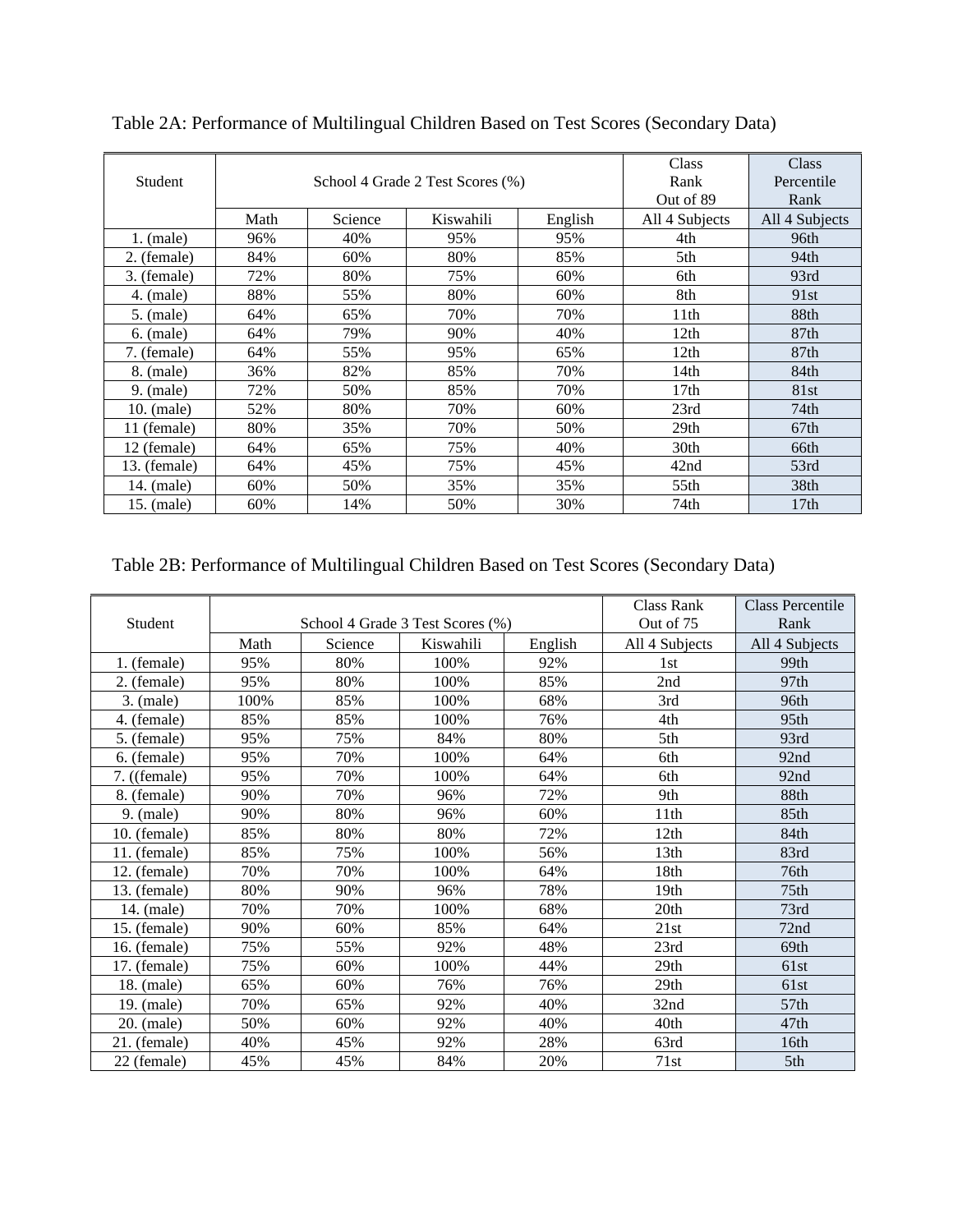In School 4, only 5 of the 37 multilingual children performed below the 50th percentile, 2 in Grade 2 and 3 in Grade 3 (as shown in Table 2A and Table 2B). The performance data from School 4 are further summarized as shown in Figure 2. The median performance rank of 84 in Grade 2 shows that half of the multilingual children performed within the upper 16 % of the group of 89 children. In Grade 3, half of the multilingual children performed in the upper 20 % of the group of 75 children.



The data collected from School 5 are presented in Tables 3A, 3B and 3C. Table 3A presents test scores from Grade 2, which had 14 multilingual children and a class total of 65 children. The data were scores out of 100, i.e., percentages. The highest percentile rank for the multilingual children was 95; the median rank was 53 and the lowest percentile rank was 2. Half of the multilingual children ranked higher than the 63rd percentile, and the other half ranked below the 50th percentile. There were no gender differences.

Third Grade data in School 5 are presented in Table 3B. There were 15 multilingual children among a class total of 75. The highest performer was ranked at the 96th percentile; the median performer was ranked at the 79th percentile, and the lowest at 3rd percentile. Half the number of multilingual children ranked higher than 81st percentile in performance. Four multilingual children ranked below the 50th percentile. There were no notable gender differences.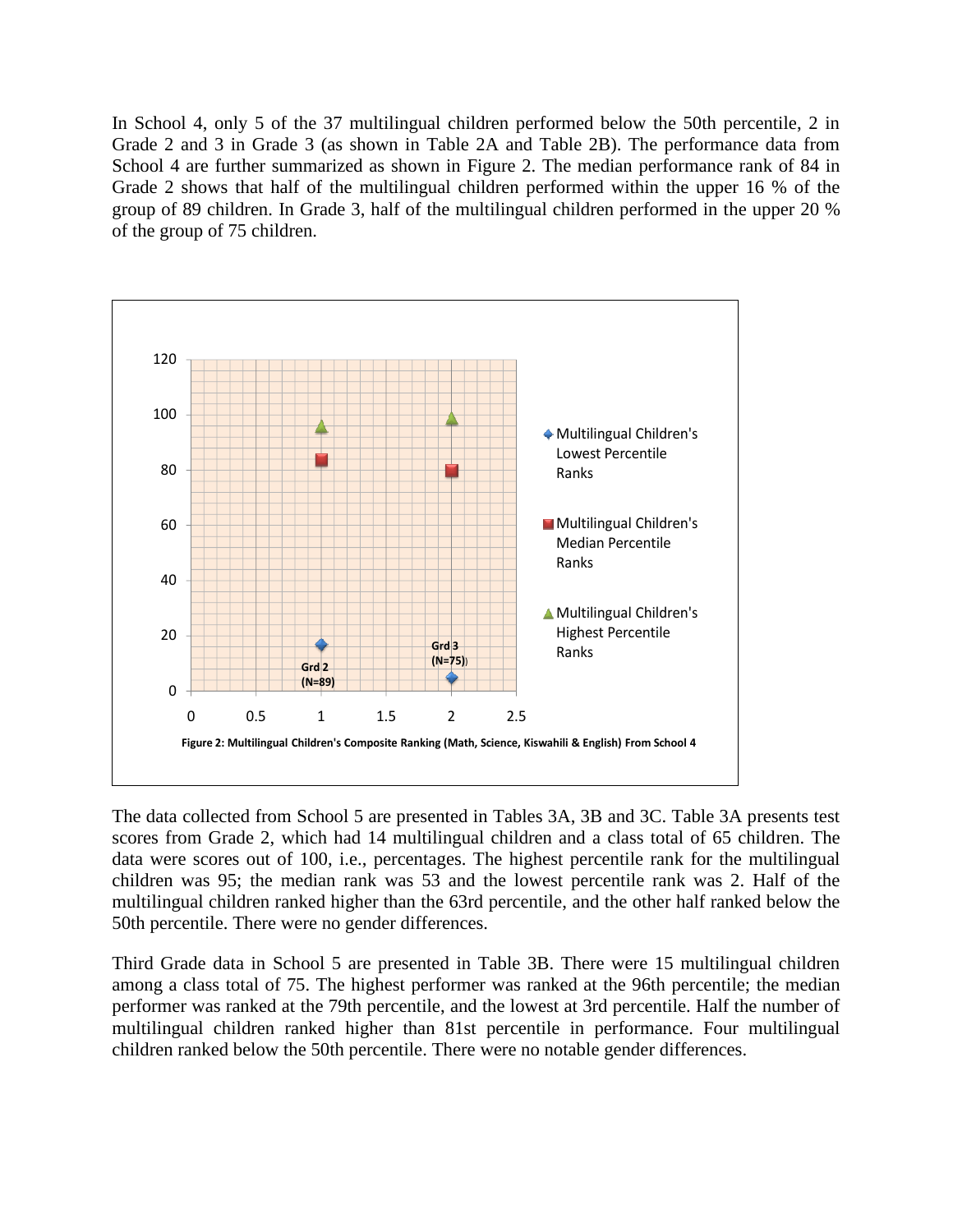| <b>Student</b> |      | School 5 Grade 2 Test Scores (%) | Class Rank<br>Out of $65$ | Class Percentile<br>Rank |                  |                  |
|----------------|------|----------------------------------|---------------------------|--------------------------|------------------|------------------|
|                | Math | Science                          | Kiswahili                 | English                  | All 4 Subjects   | All 4 Subjects   |
| 1. (female)    | 100% | 100%                             | 90%                       | 70%                      | 3rd              | 95 <sub>th</sub> |
| $2.$ (male)    | 80%  | 80%                              | 80%                       | 70%                      | 9th              | 86th             |
| $3.$ (male)    | 70%  | 80%                              | 70%                       | 60%                      | 11th             | 83rd             |
| $4.$ (male)    | 705  | 90%                              | 90%                       | 80%                      | 14th             | 78th             |
| $5.$ (male)    | 80%  | 100%                             | 40%                       | 60%                      | 17th             | 74th             |
| 6. (female)    | 50%  | 90%                              | 50%                       | 40%                      | 21st             | 68th             |
| 7. (female)    | 90%  | 40%                              | 705                       | 30%                      | 24th             | 63rd             |
| 8. (female)    | 70%  | 60%                              | 40%                       | 70%                      | 37 <sub>th</sub> | 43rd             |
| 9. (female)    | 50%  | 80%                              | 40%                       | 30%                      | 42nd             | 35 <sub>th</sub> |
| $10.$ (female) | 40%  | 70%                              | 50%                       | 10%                      | 44th             | 32nd             |
| $11$ (male)    | 70%  | 30%                              | 40%                       | 70%                      | 45th             | 31st             |
| 12 (female)    | 90%  | 70%                              | 50%                       |                          | 48th             | 26th             |
| 13. (male)     | 90%  | 20%                              | 10%                       | 30%                      | 56th             | 14 <sub>th</sub> |
| 14. (male)     | 50%  | 50%                              | 30%                       | 10%                      | 64th             | 2nd              |

Table 3A: Performance of Multilingual Children Based on Test Scores (Secondary Data)

Table 3B: Performance of Multilingual Children Based on Test Scores (Secondary Data)

| Student        |      | School 5 Grade 3 Test Scores (%) | Class Rank<br>Out of 75 | Class<br>Percentile |                |                  |
|----------------|------|----------------------------------|-------------------------|---------------------|----------------|------------------|
|                |      |                                  |                         |                     |                | Rank             |
|                | Math | Science                          | Kiswahili               | English             | All 4 Subjects | All 4 Subjects   |
| $1.$ (male)    | 70%  | 85%                              | 90%                     | 85%                 | 3rd            | 96th             |
| 2. (female)    | 75%  | 100%                             | 80%                     | 60%                 | 3rd            | 96th             |
| 3. (male)      | 75%  | 95%                              | 100%                    | 55%                 | 5th            | 93rd             |
| $4.$ (male)    | 55%  | 90%                              | 90%                     | 50%                 | 8th            | 89th             |
| $5.$ (male)    | 65%  | 85%                              | 90%                     | 70%                 | 8th            | 89th             |
| 6. (female)    | 50%  | 90%                              | 80%                     | 55%                 | 12th           | 84th             |
| $7.$ ((female) | 65%  | 55%                              | 85%                     | 75%                 | 14th           | 81st             |
| 8. (female)    | 55%  | 85%                              | 80%                     | 65%                 | 16th           | 79th             |
| $9.$ (male)    | 35%  | 100%                             | 90%                     | 65%                 | 18th           | 76th             |
| 10. (female)   | 80%  | 65%                              | 75%                     | 80%                 | 20th           | 73rd             |
| 11. (female)   | 60%  | 60%                              | 85%                     | 45%                 | 28th           | 63rd             |
| 12. (female)   | 35%  | 45%                              | 70%                     | 25%                 | 46th           | 39 <sub>th</sub> |
| 13. (male)     | 30%  | 25%                              | 75%                     | 30%                 | 51 st          | 32nd             |
| 14. (male)     | 30%  | 25%                              | 50%                     | 40%                 | 60th           | 2 <sub>oth</sub> |
| 15. (male)     | 65%  | 5%                               | 25%                     | 15%                 | 73rd           | 3rd              |

Fourth Grade data in School 5 are presented in Table 3C, The data were reported as letter grades. There were 90 children in the fourth grade, of whom 23 were multilingual. The highest multilingual performer was ranked at 99th percentile; the median performer was raked at the 80th percentile, and lowest performer at the 6th percentile. Nineteen of the 23 multilingual children (about 83%) in Grade 4 performed at the 51st percentile or higher, with 12 of them ranking at or higher than the 80th percentile. Only 4 of the 23 multilingual children ranked below the 50th percentile. There were no gender differences.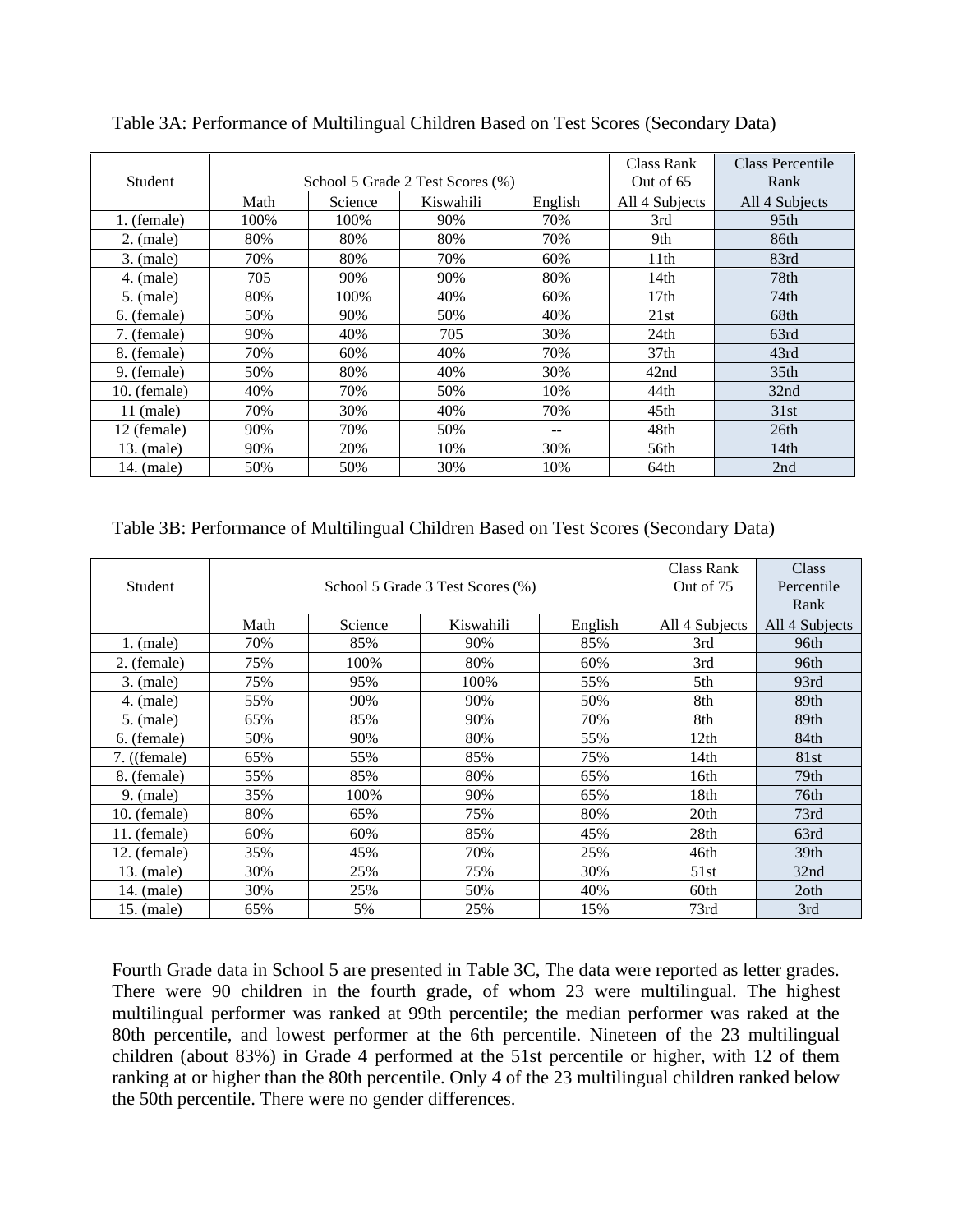|              |                |                |                                              |                | Class Rank       | Class Percentile |
|--------------|----------------|----------------|----------------------------------------------|----------------|------------------|------------------|
| Student      |                |                | School 5 Grade 4 Performance (Letter Grades) |                | Out of 90        | Rank             |
|              | Math           | Science        | Kiswahili                                    | English        | All 4 Subjects   | All 4 Subjects   |
| $1.$ (male)  | B              | B              | A                                            | A              | 1st              | 99th             |
| 2. (female)  | B              | $\, {\bf B}$   | A                                            | $\mathbf{A}$   | 2nd              | 98th             |
| 3. (female)  | A              | $\mathsf{C}$   | $\mathbf{A}$                                 | $\, {\bf B}$   | 3rd              | 97 <sub>th</sub> |
| $4.$ (male)  | A              | $\overline{C}$ | B                                            | A              | 4th              | 96th             |
| $5.$ (male)  | $\overline{C}$ | $\overline{B}$ | $\, {\bf B}$                                 | A              | 4th              | 96th             |
| 6. (female)  | A              | A              | B                                            | B              | 7th              | 92nd             |
| 7. ((female) | $\overline{B}$ | $\, {\bf B}$   | $\, {\bf B}$                                 | A              | 8th              | 91st             |
| 8. (female)  | $\overline{C}$ | B              | B                                            | B              | 11 <sup>th</sup> | 88th             |
| $9.$ (male)  | $\overline{B}$ | $\mathbf{A}$   | $\mathcal{C}$                                | $\overline{A}$ | 11th             | 88th             |
| 10. (male)   | B              | B              | B                                            | $\, {\bf B}$   | 13 <sub>th</sub> | 86th             |
| 11. (female) | $\overline{C}$ | A              | B                                            | $\overline{C}$ | 16th             | 82nd             |
| 12. (male)   | D              | A              | $\mathbf{A}$                                 | $\, {\bf B}$   | 18th             | 80th             |
| 13. (female) | A              | $\overline{C}$ | $\overline{B}$                               | $\overline{B}$ | 19th             | 79th             |
| 14. (male)   | $\overline{B}$ | B              | $\mathcal{C}$                                | B              | 19th             | 79th             |
| 15. (female) | $\overline{B}$ | $\, {\bf B}$   | $\, {\bf B}$                                 | B              | 23rd             | 74 <sub>th</sub> |
| 16. (male)   | $\overline{C}$ | $\overline{C}$ | $\overline{C}$                               | $\, {\bf B}$   | 23rd             | 74 <sub>th</sub> |
| 17. (male)   | B              | $\, {\bf B}$   | A                                            | $\mathcal{C}$  | 26th             | 71st             |
| 18. (male)   | $\overline{C}$ | $\bf{B}$       | $\, {\bf B}$                                 | $\overline{C}$ | 31st             | 66th             |
| $19$ (male)  | D              | $\overline{B}$ | $\bf{B}$                                     | $\overline{C}$ | 44th             | 51st             |
| 20 (female0  | $\overline{C}$ | $\mathbf D$    | $\overline{C}$                               | $\overline{C}$ | 54th             | 40th             |
| $21$ (male)  | D              | $\mathsf{C}$   | D                                            | $\mathcal{C}$  | 65th             | 28th             |
| $22$ (male)  | D              | ${\bf E}$      | D                                            | D              | 80th             | 11th             |
| $23$ (male)  | $\overline{E}$ | D              | E                                            | ${\bf E}$      | 85th             | 6th              |

Table 3C: Performance of Multilingual Children Based on Test Scores (Secondary Data)

Multilingual children in School 5 performed well, with over 50% of them ranking within the upper 37% of the group in grade 2; within the upper 21% of the group in grade 3, and within the upper 20% of the group in grade 4. Out of a total of 52 multilingual children (22% of the entire group of 230 children for whom performance rankings were reported in School 5), only 15 ranked below the 50th percentile. The multilingual children's highest percentile rankings were between 99 and 95, while their median percentile rankings were between 80 and 53 as shown in Figure 3.

#### *Discussion*

As children go about their everyday life, language learning becomes a necessary tool to make sense of their world. Young children are naturally attracted to learn new things. This study revealed that children naturally used the languages they spoke, and this was encouraged by parents and supported by teachers. If one language did not meet the needs of the moment children quickly changed to another word, or phrase, or sentence that could capture the intended meaning. Children's focus was not on the language but on the message they wanted to communicate. While this natural learning may sound obvious to anyone who has had exposure to working with young children, it is quite a different issue when the children naturally function in multiple languages. Children are not always encouraged to learn and use all the languages they speak, especially in contexts where exposure to multiple languages is minimal or shunned. In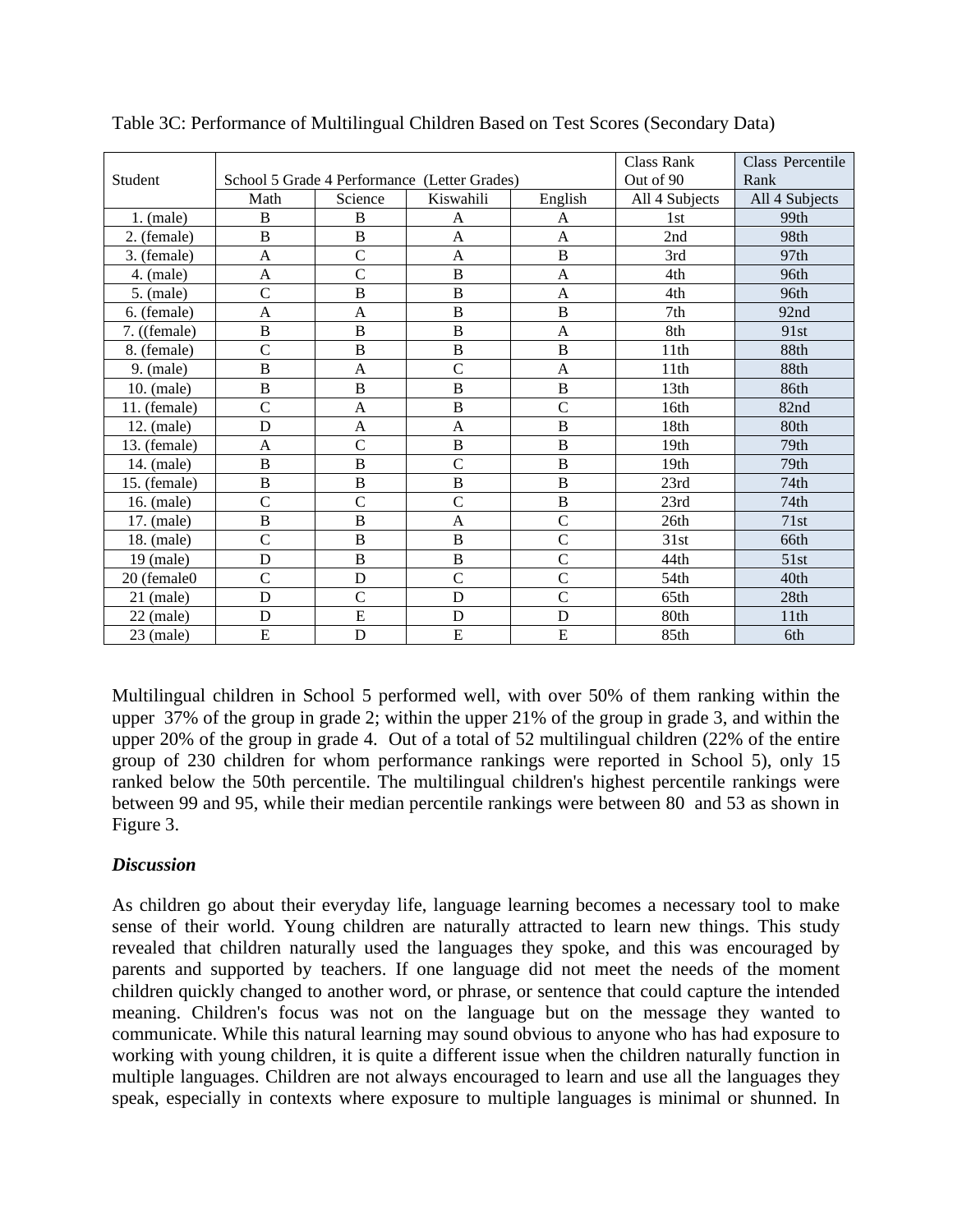non-supportive contexts, using multiple languages can be perceived as a barrier to effective learning. The findings of this study shed light on important factors in the education of young children who happen to bring several languages to the school curriculum. The factors are discussed in the sections that follow.



#### *Significance of the Performance Trends*

The test data were not initiated by the study. The study only utilized test scores that were available as secondary data at the time of data collection. Some of the data dated back several months. Given the fact that the teachers had not singled out multilingual children prior to the study, those test scores (percentages and letter grades) provided an informative performance trend that had not been explored before. It came as a surprise to the teachers that overall, the multilingual children performed better than most monolingual children. It is important to note here that the "monolingual" children spoke Kiswahili fluently, and were just beginning to learn English. These children did not speak an indigenous language. Kiswahili was therefore their only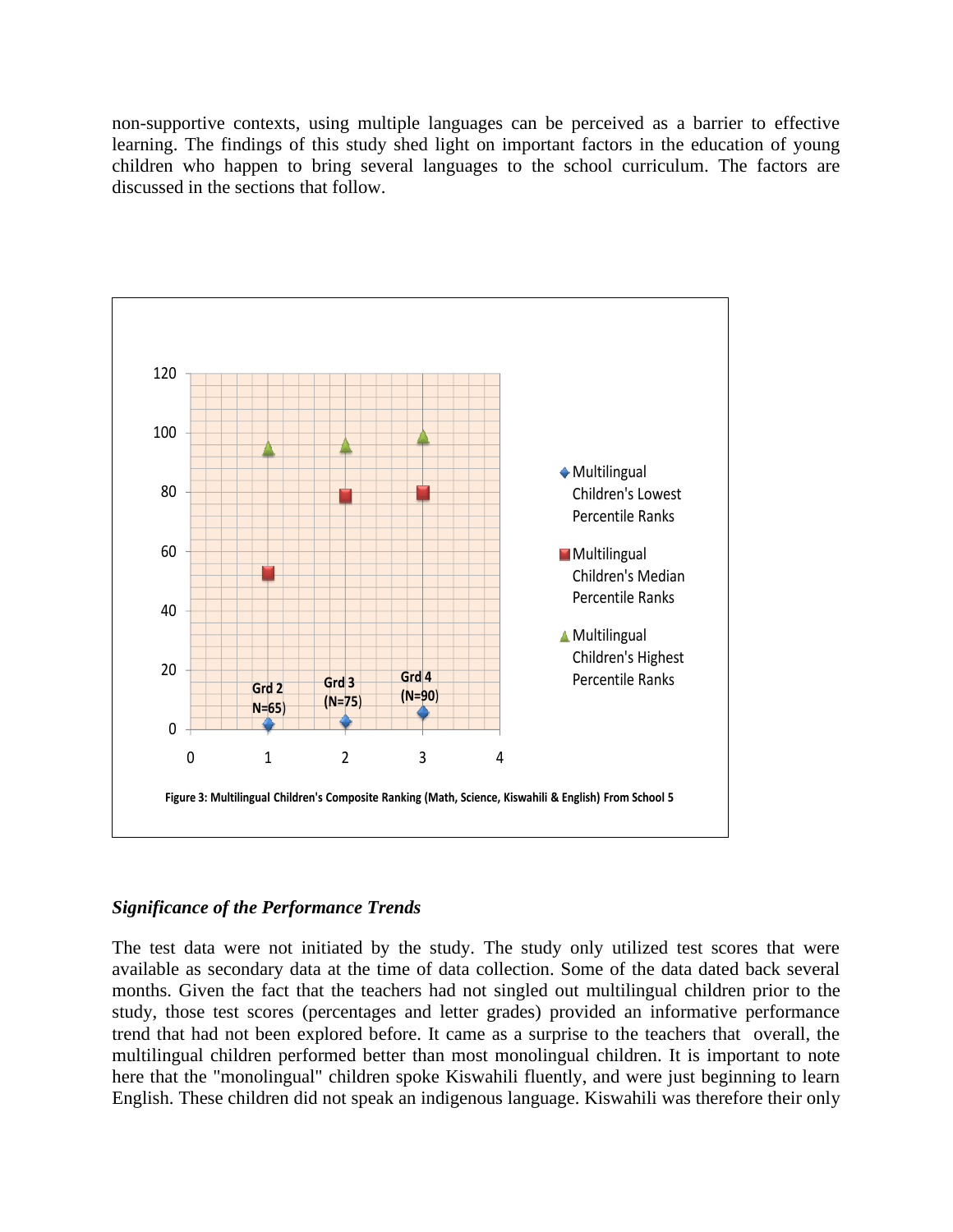"mother tongue". In other words, they were fluent only in Kiswahili. Even though the context and social milieu was the same or similar, these children had not been exposed to their ancestors' languages enough to understand and speak those languages. These "monolingual" children did well in school; however, it turned out that majority of their multilingual peers did better as a group.

Given the design of the study and the small numbers of multilingual children studied in each class/group, it is difficult to determine if fluency in the multiple languages in itself accounted for their success in learning school content. However, given the consistency of higher performance rankings of the multilingual children in the 10 classes in 3 schools that were located in different regions, it is obvious that fluency in the multiple languages and use of those languages in school learning was an important factor in the children's higher performance in Math, Science, Kiswahili and English. At the least, the multilingual children's performance in the four subjects (English, Kiswahili, Math and Science) provides strong evidence that speaking multiple languages did not interfere with learning school content. Children effectively accessed school content using multiple languages. At the most, these findings are an indication that multiple languages can provide an added advantage in school learning, given that teachers accommodate the languages in classroom learning.

#### *Summary and Synthesis of Findings*

This study examined factors that contributed to children's use of multiple languages, and how fluency in multiple languages was linked to thought processes, school learning and performance. The study also revealed some perceived disadvantages of using only one of the languages children spoke. Parental use of multiple languages, interaction with peers and the extended family, and classroom implementation of the language policy were the main factors that contributed to, and supported, children's abilities to use multiple languages. The different sets of data converged to show positive learning for children using multiple languages in their everyday functioning. The multilingual children did not feel constrained to use only one language in their classrooms. Their teachers allowed some flexibility even though the language policy required Kiswahili and English. Children expressed their thoughts and asked questions clearly in class using different languages. This was perceived by teachers and parents as an effective way to learn.

Test scores revealed multilingual children's high percentile rankings in the four selected school subjects (English, Kiswahili, Math and Science). They ranked mostly within the upper 30% tier of their respective groups/classrooms. To put these findings in clearer perspective, Table 4 provides a concise summary of the performance data.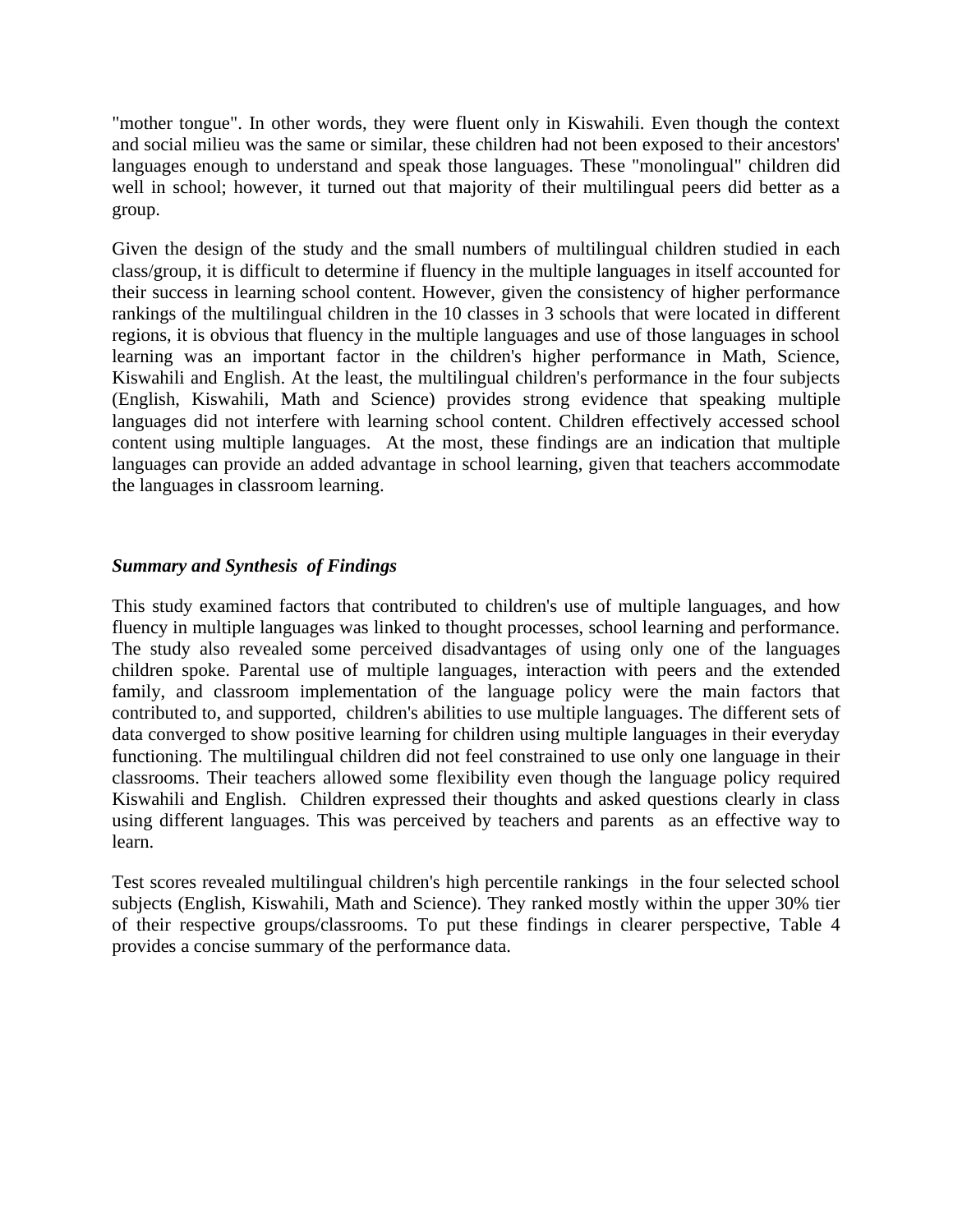Table 4: Summary Table of Performance Rankings

| Category/Performance                                                    | Count |             |
|-------------------------------------------------------------------------|-------|-------------|
| Total Number of Children in the 10 Classrooms                           | 668   | 100%        |
| Number of Multilingual Children in the 10 classrooms                    | 107   | 16% of 668  |
| Number of Multilingual Children Ranking in Performance in the Upper 30% | 87    | 81\% of 107 |
| Number of Multilingual Children Ranking in Performance in the Lower 70% | 20    | 19% of 107  |

Out of a total of 668 children in the 10 classrooms, 107 were multilingual. Out of the 107 multilingual children, 87 children (81.3%) performed within the upper 30% of their respective groups. In other words, 87 out of the 668 children (16%) who happened to be multilingual, performed within the top 30% of the entire group. Considering the fact that fluency in multiple languages was a common factor among the children across the 10 classrooms located in three schools, in three different regions, it is obvious that this factor had a role to play in the children's learning. It is therefore imperative to explore in more detail the role of multiple languages in learning content in the school curriculum. Parents thought that it was a disadvantage to force children to utilize within the classroom only one of the languages they spoke.

#### **Conclusions**

The findings of this study highlight children's use of multiple languages in learning the school curriculum. Children needed all learning tools they had access to, both at home and at school, with the most important tool being the languages they spoke. Parents, the extended family and the overall social context played an important role in children's acquisition and use of multiple languages. The pre-determined school curriculum and language policy incorporated teacher flexibility that was supported by parents to help children learn to their highest potential. Priority was on making connections between the languages that embodied the child's early foundation for learning and the subsequent exposure to planned school curriculum.

Based on the results of this study, the perception that school content is very different from other learning outside class that children are exposed to prior to starting schooling is questionable at best. When children learn concepts from multiple perspectives using the languages they speak, they are more likely to compare the learning acquired through the different languages and even question any discrepancies. In other words, as young children approach learning of the same content using different languages and ways of understanding, they earn the advantage of having fuller exposure to the content, in a similar manner as one would have a more complete physical perception of an object viewed from different angles, compared to viewing the object from only one dimension. This research also provides more insight into the question whether multilinguals struggle with language control (Festman, 2021).

While test scores do not represent children's overall learning in any content area, they provide indication of whether children are grasping the basic content of what is being taught. The performance trend revealed in this study for multilingual children enriches the beginning of a new way to study and utilize multiple languages in the classroom. Multiple languages acquired naturally at an early age can provide additional perspectives for approaching learning. The young children's fluency in multiple languages and the use of those languages in school learning were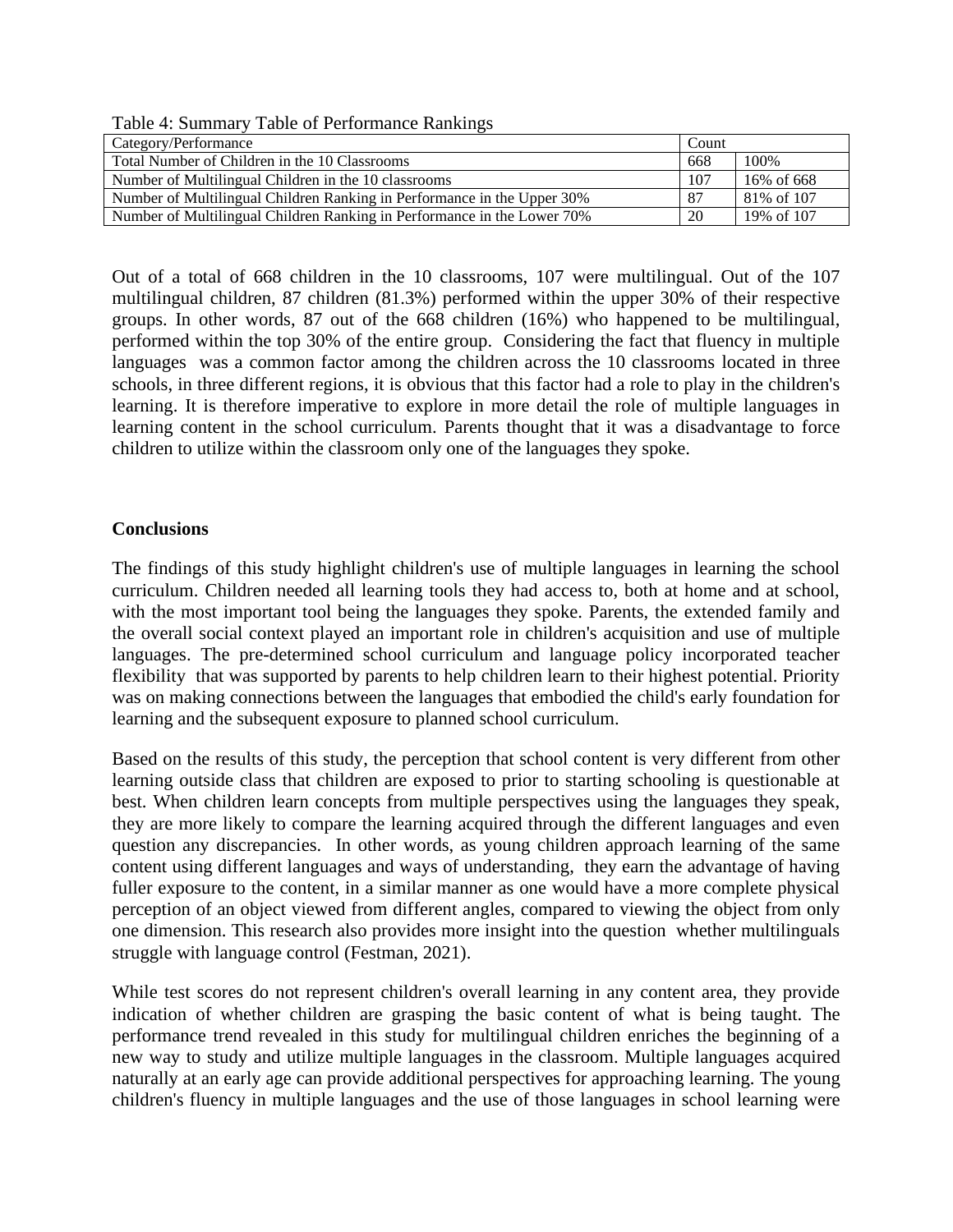found to be useful assets. It was as if the children were functioning with multiple minds at the same time.

#### *Implications for Further Research*

.

This study involved 107 multilingual children in three schools in the Tanzanian context. These findings cannot be applied directly to contexts in which children are not fully multilingual. The definition of bilingual/multilingual children as children "who speak one language (L1) and are in the process of learning English and/or another language (L2)", does not apply to the findings of this study. The children studied in this research had acquired at least two languages naturally from birth, were fluent in all languages, and were learning English at the time of the study. The findings of this study call for more contextualized, more comprehensive research with randomized samples involving larger numbers of bilingual/multilingual children. Such research must include the role of language policy and its classroom implementation. As comprehensive, contextualized and well controlled studies grow in number, it will be possible to develop a research-based theory of the role of fluency in multiple languages in young children's school learning.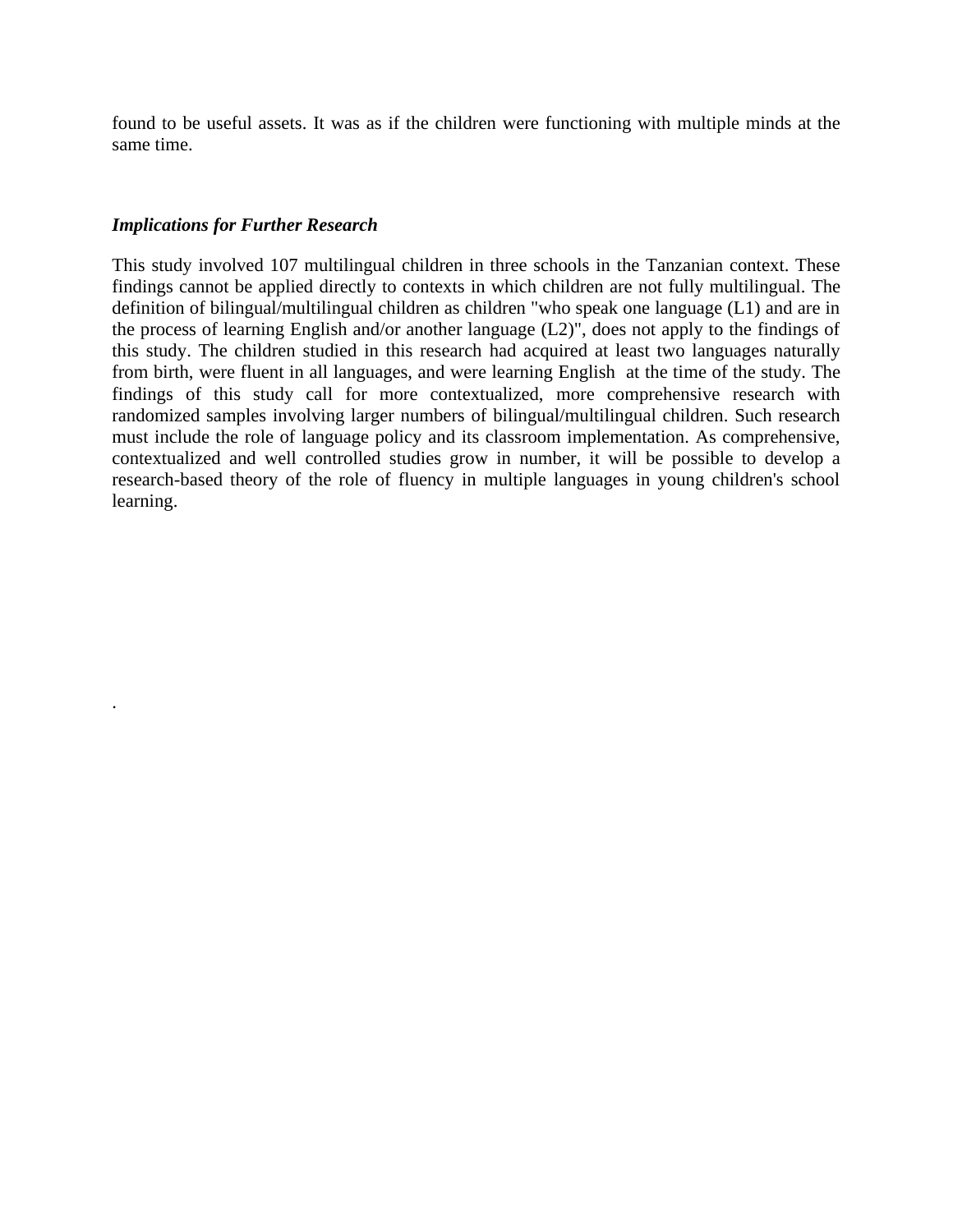#### **References**

- Armstrong, P. W. & Rogers, J. D., (1997)."Basic Skills Revisited: The Effects of Foreign language Instruction on Reading Math and Language Arts". Learning Languages, 2(3), 20-31.
- Baum, D. R., & Hernandez, J. E., (2019). Early Childhood Education for All: A Mixed-Method Study of the Global Policy Agenda in Tanzania[, Early Years: An International Journal of Research and Development,](javascript:__doLinkPostBack() v39 n3 p260-275 2019. 16 pp
- Blair, A., &Haneda, M. (2021). Toward Collaborative Partnerships: Lessons from Parents and Teachers of Emergent Bi/Multilingual Students, Theory into Practice, (v60 n1 p18-27, 2021. 10 pp
- Berk, L. (2014). Infants and Children: Pre-Natal Through Middle Childhood, 7th edition, New York: Pearson
- Bowerman, M., (1974). Discussion of Summary: "Development of Concepts Underlying language", In R. Schiefelbusch & L. Lloyd (Eds.), Language Perspectives: Acquisition, retardation and Intervention, Baltimore, Park Press.
- Buse, V., Cenoz, J.,&Dalmann, N. (2020). Addressing Linguistic Diversity in the Language Classroom: An Intervention Study with Primary School Children. [Language Learning,](javascript:__doLinkPostBack() v70 n2 p382-419 Jun 2020. 38 pp
- Curdt-Christiansen, X. L.; [Wang, W.](javascript:__doLinkPostBack() (2018).Parents as Agents of Multilingual Education: Family Language Planning in China. [Language, Culture and Curriculum,](javascript:__doLinkPostBack() v31 n3 p235- 254 2018. 20 pp
- Eliot, L., (2009). Pink Brain, Blue Brain: How Small Differences Grow into Troublesome Gaps and What we Can Do About It. Boston: Houghton.
- Eliot, L., (1999). What's Going on in There? How the Brain and Mind Develop in the First Five Years of Life. New York: Bantam Books,
- Eliot, L. & Syc, S. (2008). "Language and the Brain". In Linda, Gilkerson and Rebecca Klein, (eds.). Early Development and the Brain: Teaching Resources for Educators. Erikson faculty Development Project on the Brain, Washington D.C. Zero-to-Three.
- Ferjan, R. N. &Kuhl, P. (2017). Bilingual Baby: Foreign Language Intervention in Madrid's Infant Education Centers, Mind, Brain, and Education,v11 n3 p133-143 11pp
- Festman, J. (2021) Learning and Processing Multiple Languages: The More the Easier?Language Learning, v71 suppl 1 p121-162 Mar 2021. (EJ1286692
- Hofer, B., & Jessner, U. (2019). Multilingualism at the Primary Level in South Tyrol: How Does Multilingual Education affect young learners' Metalinguistic Awareness and Proficiency in L1, L2, and L3? Language Learning Journal, v47 n1 p76-87 2019. 12 pp
- Hernàndez A.E., Bates E, Avila LX., "Sentence Interpretation in Spanish-English bilinguals: What does it mean to be in-between?" Applied Psycholinguistics, 1994, 15:417–66.
- Jasinska, K. K., Wolf, S., Jukes, W. C. H., &Dubeck, M. (2019).Literacy Acquisition in Multilingual Contexts: Evidence From Coastal Kenya[.Developmental Science,](javascript:__doLinkPostBack() v22 n5 e12828 Sep 2019. 17 pp
- Jorden's K., Van den Branden K., & Van Gorp K. (2018). Multilingual Islands in a Monolingual Sea: Language Choice Patterns During Group Work., International Journal of Bilingual Education and Bilingualism, v21 n8 p943-955 13pp.
- Karlson, L. C., Soveri, A., Rasanen, P., Karna, A., delate, S., Lagerstrom, E., Mard, L., Steffansson, M., Lehtonen, M. & Laine, M., (2015). "Bilingualism and Performance on Two Widely Used Developmental Neuropsychological Test Batteries", Open Access, Peer Reviewed Research Report, 15, 10.1371/journal.pone.01258567
- Khajayeva, Z.; Stambekova, A.; Gazikhanova, Z.; Smagulova, G.; Makhanbetjanovna, S. R. (2021). Primary School Teacher Candidates' Views on Multilingual Concepts: A Perspective of Learning Technology, [World Journal on Educational Technology: Current Issues,v](javascript:__doLinkPostBack()13 n1 p1-9
- Kuhl, P. (2010), The Linguistic Genius of Babies. PBS Video (Clip 10 minutes and 15 seconds long with 1.6 million views by Nov. 2014). Retrieved on March 5, 2016 from
	- http://www.ted.com/\_talks/patricia\_kuhl\_the\_linguistic\_genius\_of\_babies/.
- Liberman, Z., Woodward, A., Keysar, &B.Kinzler, K. D. (2017). Exposure to Multiple Languages Enhances Communication Skills in Infancy. Developmental Science, v20 n1 11pp McLean L., & Snyder-McLean, L., (1978). A Transactional Approach to Early Language Training. Columbus, Ohio: Merrill,1978.
- Mushi, S. L. P. (2015). A Global Analysis of Education in the 21st Century: What Kinds of Schools Do We Need Today? Lewiston-Lampeter: The Edwin Mellen Press.
- Mushi, S. L. P. (2002). Simultaneous and Successive Second Language Learning: Integral Ingredients of the Human Development Process, Early Child Development and care, Vol. 172 No. 4 pp.349-358.